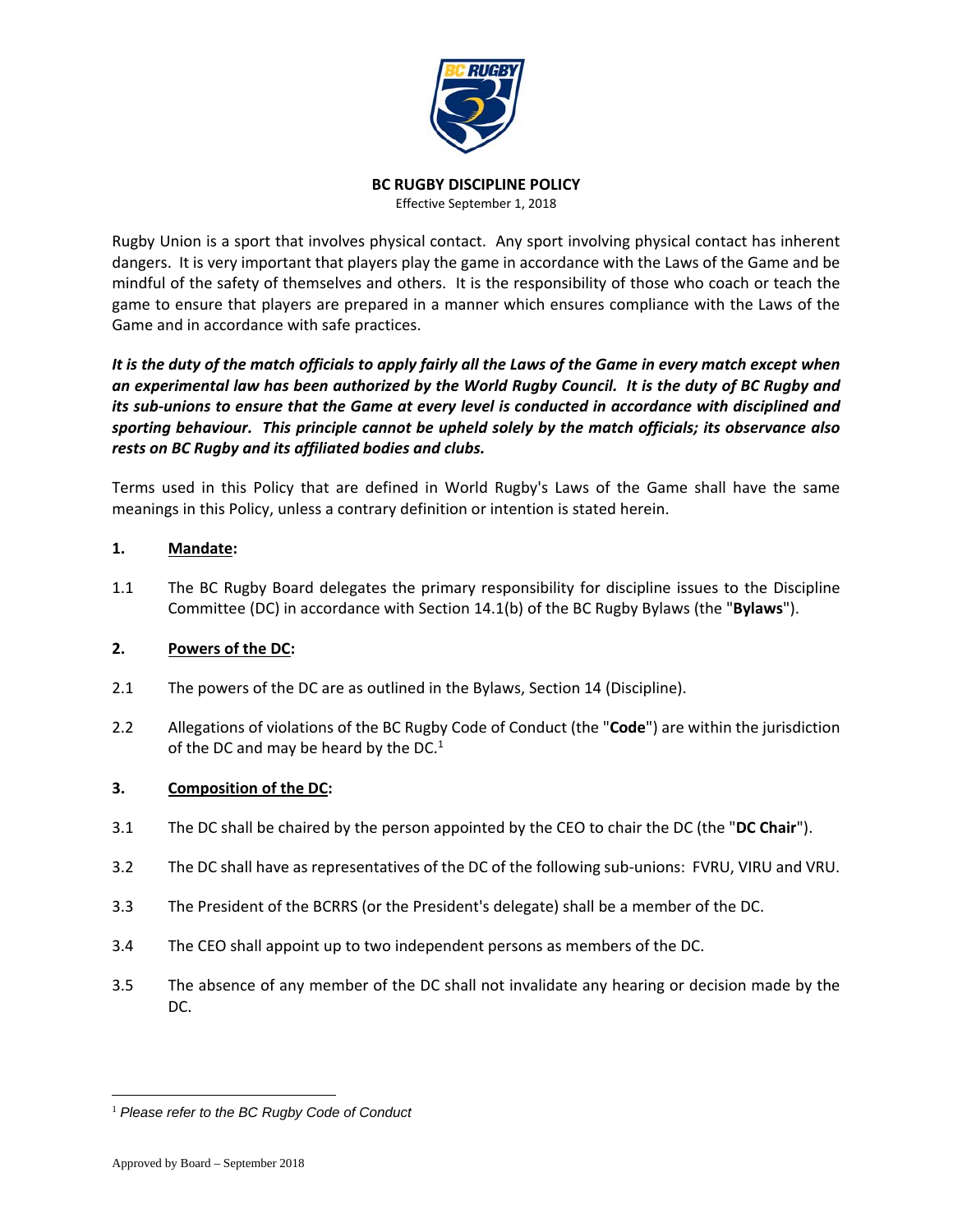- 3.6 The quorum for a DC hearing is one if the only person available is the DC Chair and two if the DC Chair is not available.
- 3.7 For certain BC Rugby events (e.g. provincial regional championships), the Chair may delegate authority for the DC as the DC Chair determines is appropriate and, in conjunction with the CEO, the DC Chair may appoint *ad hoc* members of the DC forthe purpose of holding DC hearings during such events.

#### **4. Conflict of Interest:**

- 4.1 A member of the DC is considered to be in a conflict of interest if either (1) the individual appearing at a hearing is a member of the DC member's club or (2) the DC Chair determines in the DC Chair's sole discretion that the DC member is in a conflict of interest.
- 4.2 A DC member will not participate in resolving any matter in which the DC member has a conflict of interest as determined under section 4.1

## **5. Delegation of Authority:**

- 5.1 Except as set out in this Policy, the DC will deal with discipline in accordance with Article 14 of the Bylaws and, specifically, with discipline reports that arise from BC Rugby sanctioned matches or competitions.
- 5.2 Subject to Article 22 of this Policy, the DC may delegate discipline matters arising from a sevens tournament to a duly appointed discipline officer forsuch tournament. Where no such delegation for a sevens tournament has been made, the DC retains the right to hold a hearing and make a determination where there has been an act of foul play at the tournament that has resulted in a player being sent off or temporarily suspended.

## **6. Discipline Meetings:**

- 6.1 This Policy sets out the procedures for dealing with the following:
	- (a) when a player is sent off the playing enclosure;
	- (b) when a player is cited for an act or acts of illegal or foul play;
	- (c) when a player has been temporarily suspended three times in accordance with section 6.4; and
	- (d) when an act or acts of misconduct may have been committed by a union, club player or person.
- 6.2 For the purposes of this Policy, illegal or foul play means a breach or breaches of Law 9 of the Laws of the Game.
- 6.3 A player is sent off when he is sent off the playing enclosure permanently by the referee and can take no further part in the match in which he was sent off.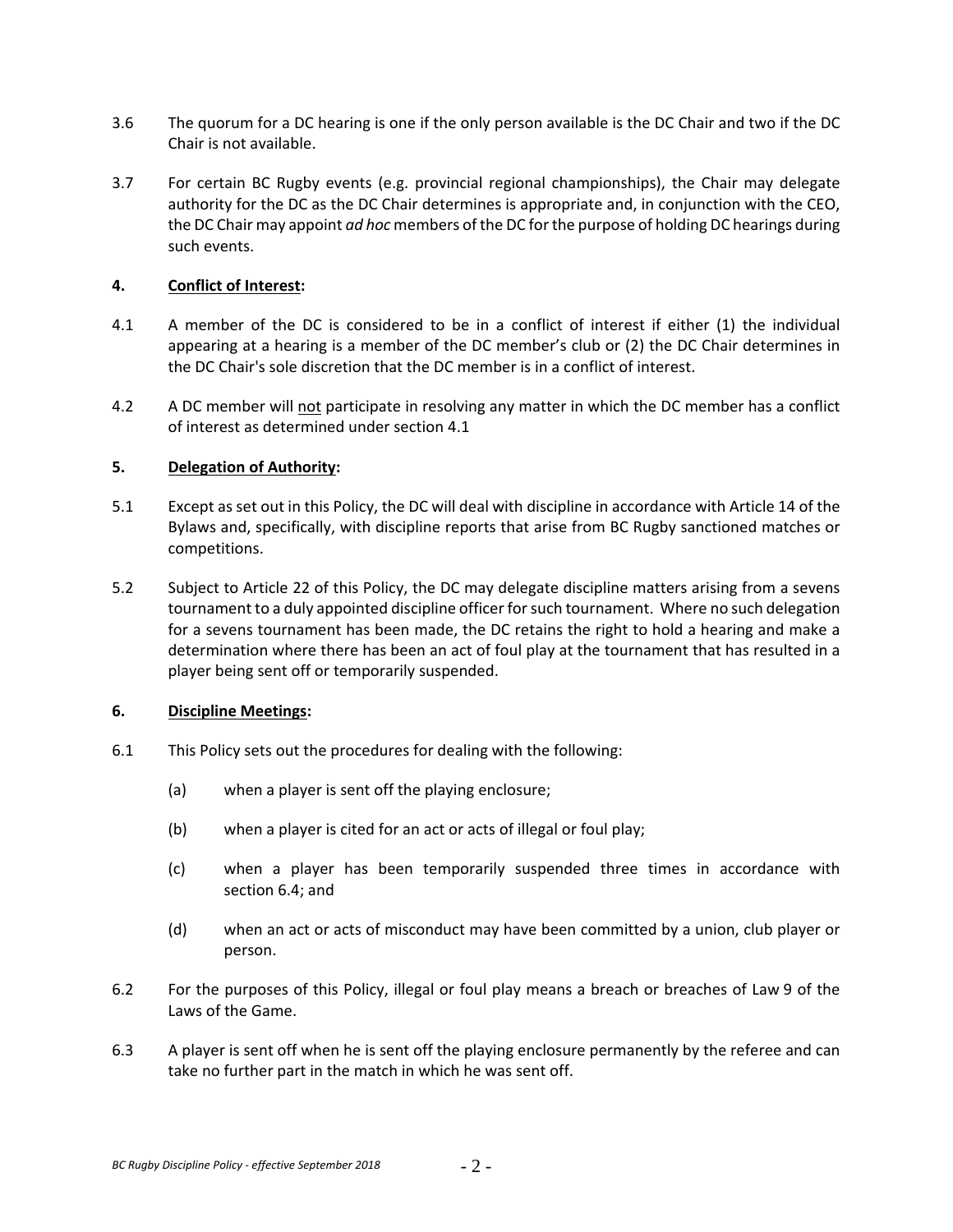- 6.4 A player istemporarily suspended when he is cautioned in a match by the referee and temporarily sent off the playing enclosure by the referee for a period of ten minutes playing time which is spent in the so-called "sin bin".
- 6.5 A player who is temporarily suspended three times within a 12‐month period commencing June 1<sup>st</sup> of a particular year and ending May  $31<sup>st</sup>$  of the following year, will be deemed to have been sent off upon the conclusion of the match in which the third temporary suspension occurred.
- 6.6 An act of misconduct means a breach of the Code which occurs outside the playing enclosure.

# **7. Initial Procedures sending off:**

Where a player in a match is sent off the referee shall, within 48 hours of the completion of the match, provide a written report of the incident to the BC Rugby Office. If a player is sent off the playing enclosure as a result of the intervention of an assistant referee, then the assistant referee shall also deliver a written report to the BC Rugby Office within 48 hours of the completion of the match.

- 7.1 When submitting a report in connection with the issuance of a yellow card, a red card or any other matter that falls within the jurisdiction of the DC, match officials must use the appropriate form of report provided by BC Rugby from time to time.
- 7.2 Reports prepared by match officials when a player has been sent off should contain the following information:
	- (a) the date of the match, the venue and the teams participating;
	- (b) the name of the player sent off and his team;
	- (c) the circumstances in which the player was sent off;
	- (d) the reason for the player being sent off; and
	- (d) any other information the match official considers relevant.
- 7.3 The player sent off shall be supplied with a copy of the match official's report(s) as soon as reasonably practicable and advised:
	- (a) of the date, place and time of the DC hearing at which the discipline proceedings will be heard;
	- (b) that the player will be required to attend in person or by telephone at the hearing;
	- (c) that if the player is unable to appear at the DC as notified, he should advise the BC Rugby Office forthwith;
	- (d) that the player is entitled to adduce evidence and make submissions and be represented by his club representative or a legal advisor; and
	- (e) the player is not eligible to play pending resolution of the case.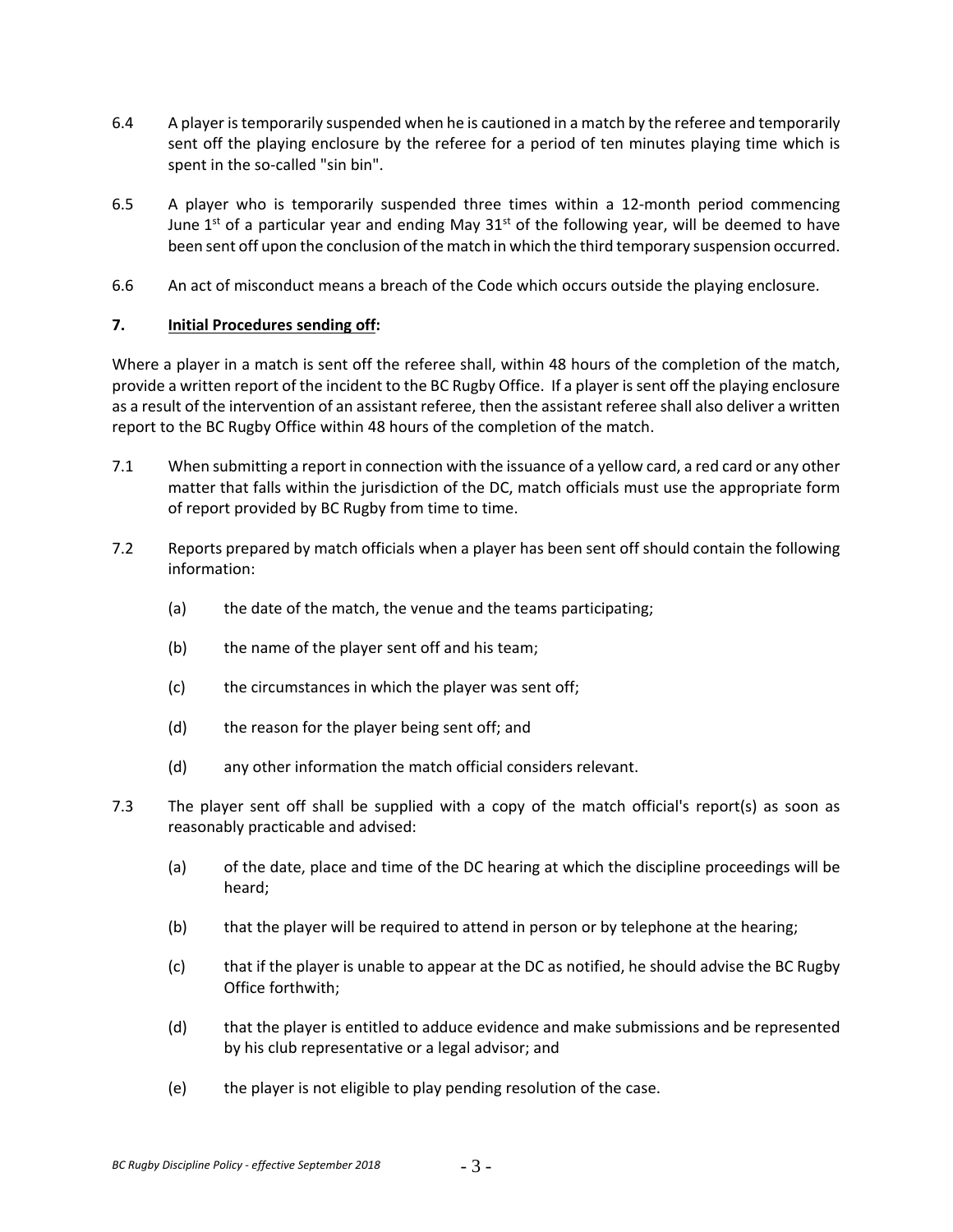7.4 Where possible, notice to the sent off player under this Article 7 shall be given in writing. It shall be sufficient compliance with this Article 7 if a copy of the match official's report(s) and notice of the information required in section 7.3 are sent by email to the member's club. Where a player is deemed to have been sent off under section 6.5, it shall be sufficient compliance with this Article 7 if notice of the particulars of the three temporary suspensions are sent by email to the member's club.

# **8. Citing**:

- 8.1 Although the DC does not want to receive vexatious or nuisance citings it will not condone acts contrary to the Laws of the Game that occur within the playing enclosure but may not have been detected by the match officials.
- 8.2 The DC will accept a citing if it is submitted in writing to the BC Rugby Office by a minimum of two individuals filing separate reports within 72 hours of a match or one individual with admissible video evidence.
- 8.3 The citing complaint shall contain the following information:
	- (a) the date and place of the alleged illegal or foul play;
	- (b) the name of the player in respect of whom the complaint is made and the team he was playing for at the time of the alleged illegal or foul play;
	- (c) the name of the opposing team; and
	- (d) full details of the alleged illegal or foul play or misconduct including brief details of the evidence relied upon.
- 8.4 Admissible video evidence shall mean, subject to the discretion of the DC, video evidence of the incident giving rise to the complaint which provides unedited coverage for one minute both before and after the incident giving rise to the complaint. The DC may, in its discretion, accept video evidence of shorter duration if it is satisfied that the evidence has significant probative value and is not unreasonably prejudicial to any parties having regard to the circumstances surrounding the incident.
- 8.5 The DC shall forthwith obtain such information and reports in relation to the act or acts of illegal or foul play subject to the citing complaint that it considers appropriate. All persons requested to provide reports or information shall co-operate with such requests and provide the reports or information as the case may be. Copies of the information and reports obtained shall be forwarded by the DC to the player and other parties that were provided with a copy of the citing complaint. The DC Chair shall, as he or she considers appropriate, be entitled to deal with procedural applications and matters prior to the hearing.
- 8.6 The DC shall review the written reports of the citing at the next regular meeting of the DC.
- 8.7 Should the DC determine that a citing is vexatious or without merit the individuals filing the report shall be informed that the DC will take no further action in this matter.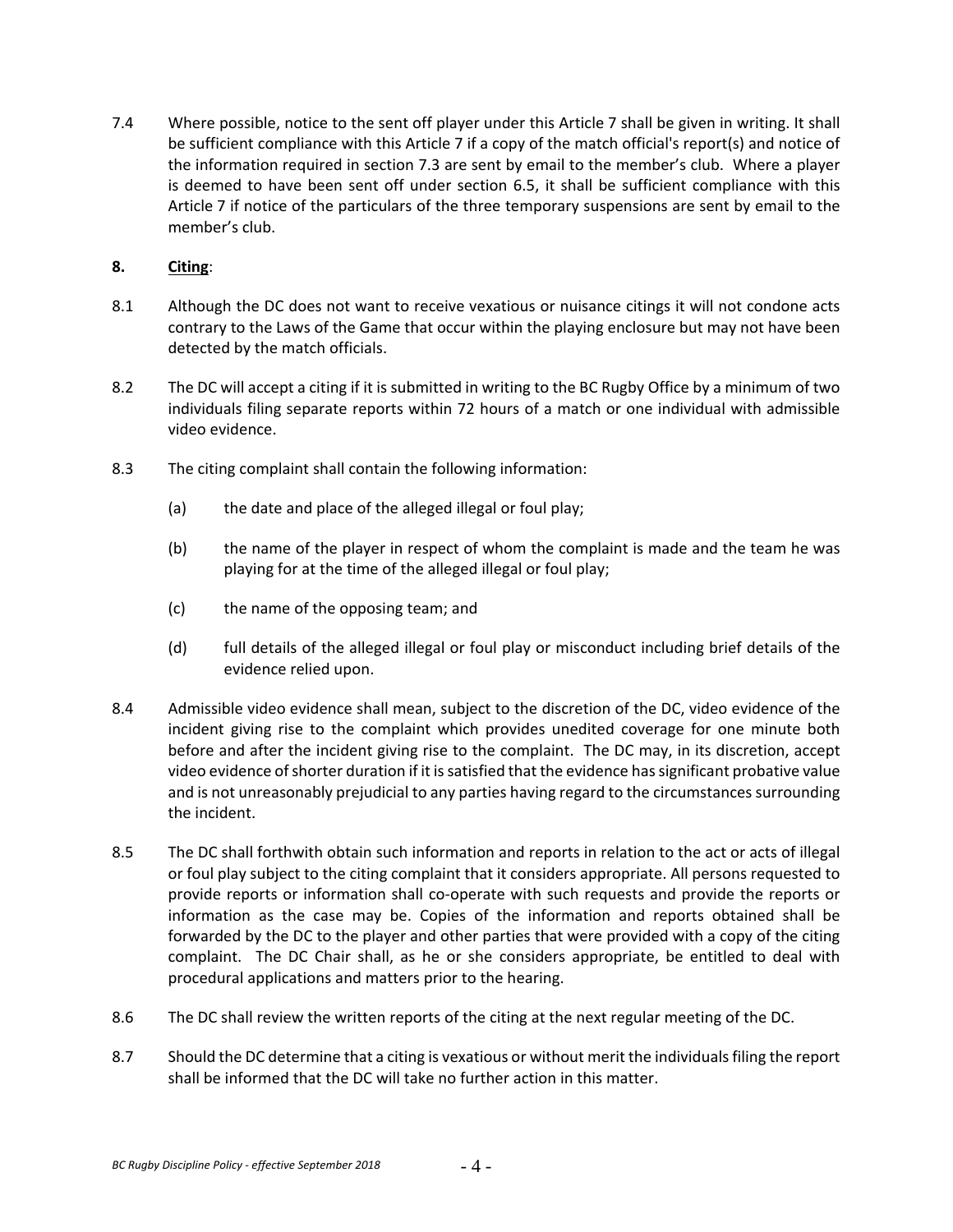- 8.8 Should the DC determine that the citing is neither vexatious nor a nuisance complaint the individuals filing the reports and the person cited shall be informed that a hearing will be called to consider the matter.
- 8.9 The player cited shall be supplied with a copy of the relevant reports and information, and video coverage of the incident, if available, by the DC as soon as reasonably practicable and advised:
	- (a) of the date, place and time of the DC hearing at which the discipline proceedings will be heard;
	- (b) that the player will be required to attend in person or by telephone at the hearing;
	- (c) thatif the playeris unable to appear at the DC hearing as notified, the playershould advise the DC forthwith;
	- (d) that the player is entitled to adduce evidence and make submissions and be represented by his union or a legal advisor; and
	- (e) as to the player's eligibility to play pending resolution of the case.
- 8.10 At any hearing of a citing complaint, the DC may require the individual(s) who filed the citing to attend in person or via telephone conference or video link in order to present evidence or explain the basis upon which the citing complaint has been made.
- 8.11 In the interests of time and minimizing inconvenience, a player who has been cited, and whose discipline hearing is pending, can be required by the DC, prior to the hearing, to supply it with full particulars of the case that will be presented on his behalf at the hearing.
- 8.12 Where a player is the subject of a citing complaint, in the absence of a contrary determination from the DC, he shall not be considered to have been sent off. It will be open to the DC, in extraordinary circumstances, to deem a player who is cited to be considered sent off, and thus immediately suspended, if the DC is satisfied that having regard to the incident of complaint and the DC's preliminary view of possible sanction, such action is warranted. Wherever practicable, a citation compliant should be adjudicated within 30 days of the end of the match in which the alleged foul play that is the subject of the complaint occurred.
- 8.13 In circumstances where a player has not been cited within the time period specified in Article 8 as a result of either:
	- (a) mistaken identity; or
	- (b) the nature of the incident(s) concerned is such that further investigation is needed to identify the player(s) alleged to have committed an act(s) of illegal or foul play,

then a citing complaint may be validly made by the complainant notwithstanding the submission of the citing complaint after the expiry of the applicable time period specified herein. However, any citing complaint submitted pursuant to this provision shall be lodged as soon as reasonably practicable and in any event within a period of fourteen daysfrom the conclusion of the applicable citing period.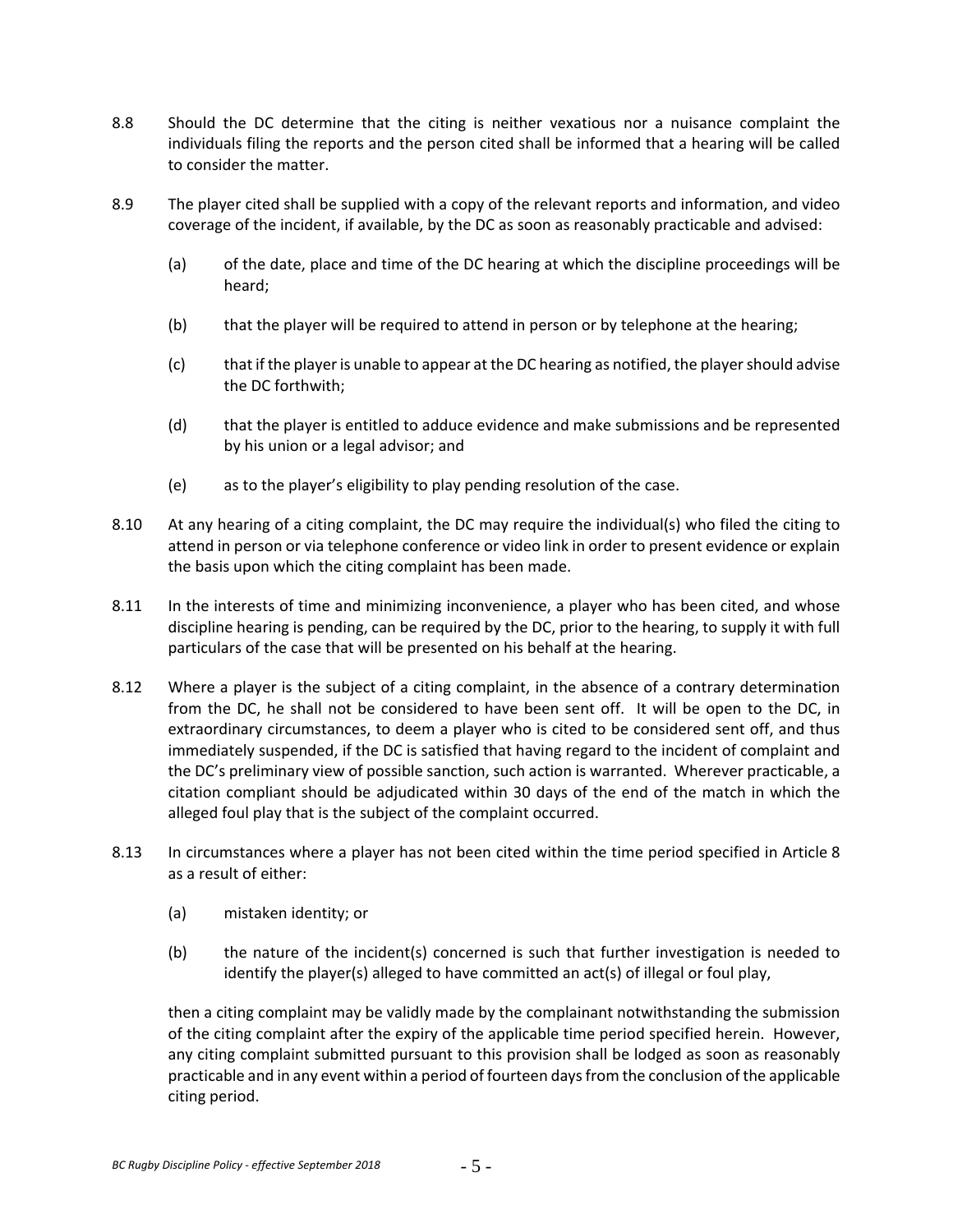- 8.14 The DC shall determine, based on the evidence presented at the hearing, the course of action to be followed in the matter which may include the imposition of sanctions in accordance with these policies.
- 8.15 Notwithstanding anything else contained in this Article 8, for any league or division for which all matches are required to be video recorded, the provisions of Addendum 1 attached hereto shall apply to all matches played within that league or division (regardless whether a video recording (in whole or in part) for any match played within that league or division is available or has been submitted to BC Rugby as required for such league or division). To the extent of any conflict between the provisions of this Article 8 and the provisions of Addendum 1 the provisions of Addendum 1 shall prevail. Where the provisions of this Article 8 can be applied without being in conflict with the express terms of Addendum 1 or the stated purpose or rationale thereof, then such provisions of this Article 8 shall continue to apply.

#### **9. Reports:**

- 9.1 Match official's reports should be filed with the BC Rugby Office within 48 hours of the completion of the relevant match.
- 9.2 Reports for consideration by the DC should be faxed, e-mailed or hand delivered to the BC Rugby Office.
- 9.3 If a report for consideration by the DC is sent to a sub‐union, then the sub‐union shall fax, e‐mail or hand deliver it to the BC Rugby Office immediately so it can be circulated to the DC.

#### **10. Determination of a discipline Case:**

- 10.1 The standard of proof for decisions of the DC is the balance of probabilities, not beyond a reasonable doubt.
- 10.2 Decisions of the DC are based on the examination of the facts. Extraneous opinions about those who come before the DC are not germane to the process
- 10.3 Subject to Article 11, the DC will show deference to a match official's report unless the DC determines, on the balance of probabilities having given due consideration to the evidence provided to the DC, that the facts of the relevant incident differ from those set out in the match official's report.
- 10.4 The fact that a player may have been provoked into retaliation is no defense but may be considered when determining the sanction to be imposed.
- 10.5 The fact that a player has been provoked into foul play is no defense but may be considered when determining the sanction to be imposed.
- 10.6 The past record of a person appearing before the DC may not be considered as to guilt but may be considered when determining the sanction to be imposed.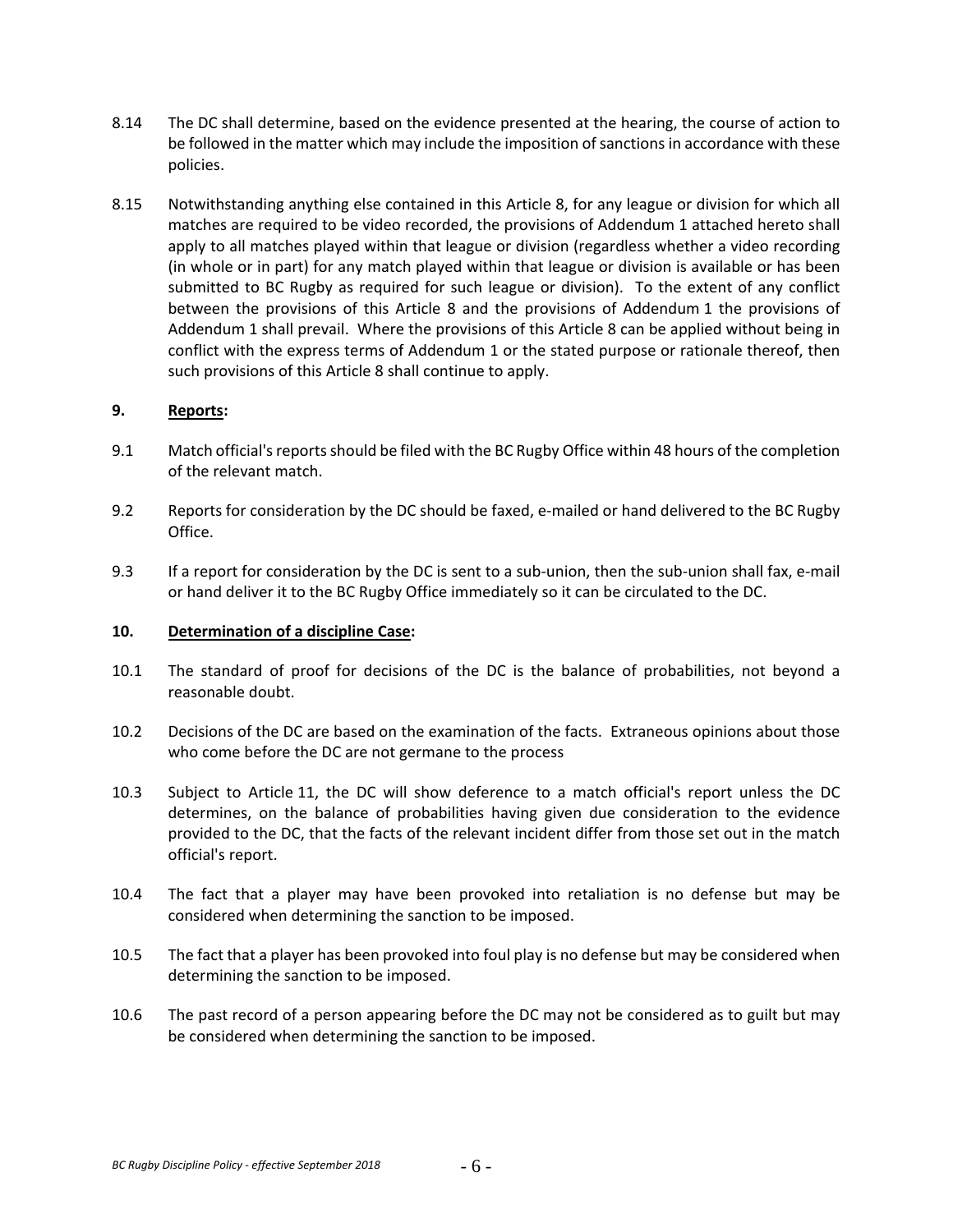## **11. Standard of Proof:**

- 11.1 This Article 11 relating to Standard of Proof has been prepared with the Laws of the Game in mind. It is essential to preserve the integrity of this Law and the referee's position as sole judge of fact and law during the match. Any decision by a referee during a match cannot be affected by a ruling of the DC. A distinction is drawn between the referee's decision on the field of play and reasons for the decision. This means that when the DC considers the discipline consequences of an incident, where the referee has already made a decision during the match in relation to that incident, the DC may, nevertheless, enquire into the referee's reasons for that decision and the circumstances surrounding it.
- 11.2 In any case where the DC considers an incident(s) of illegal or foul play or alleged illegal or foul play, it may decide to impose a sanction in accordance with the provisions of this policy, or in the case of an sending off where the DC is satisfied on the balance of probabilities that the referee's reasons for his decision were wrong take no further action.
- 11.3 In the case of an sending off, the function of the DC is to consider the circumstances of the case and determine what further sanction, if any, should be imposed on the player. The player sent off may seek to show that the referee's reasons for his decision were wrong and the DC may, subject always to section 11.1, review the referee's reasons for the sending off decision and the circumstances surrounding it. In any such case, the DC shall not make a finding contrary to the referee's decision unless it is satisfied, on the balance of probabilities that the referee's reasons for his decision were wrong.
- 11.4 In the case of a citing, the function of the DC shall be to review the case and determine whether on the balance of probabilities the player concerned committed the act or acts of illegal or foul play that are the subject of the citing complaint, provided that:
	- (a) in any case where the DC is required to consider a citing complaint in respect of an incident where the referee has made a decision on the field of play in relation to that incident, the DC may review the referee's reasons for the decision and the circumstances surrounding it. In any such case, the DC shall not make a finding contrary to the referee's decision unless it is satisfied on the balance of probabilities that the referee's reasons for his decision are wrong; and
	- (b) in any case where the DC is required to consider an incident of illegal or foul play or alleged illegal or foul play which has not been the subject of a determination on the field of play by the referee it shall not uphold the citing complaint unless it is satisfied on the balance of probabilities that the player concerned committed the act or acts of illegal or foul play that are the subject of the citing complaint.

# **12. Discipline Committee – Power to Regulate its Own Procedures:**

- 12.1 The procedure of the DC shall be as the DC shall determine in each case and the DC shall be entitled to depart from the procedures set out in Article 13. However, subject to the power to regulate its own procedures and depart from the procedures set out in Article 13, it shall:
	- (a) seek to conform generally with the procedures set out in Article 13;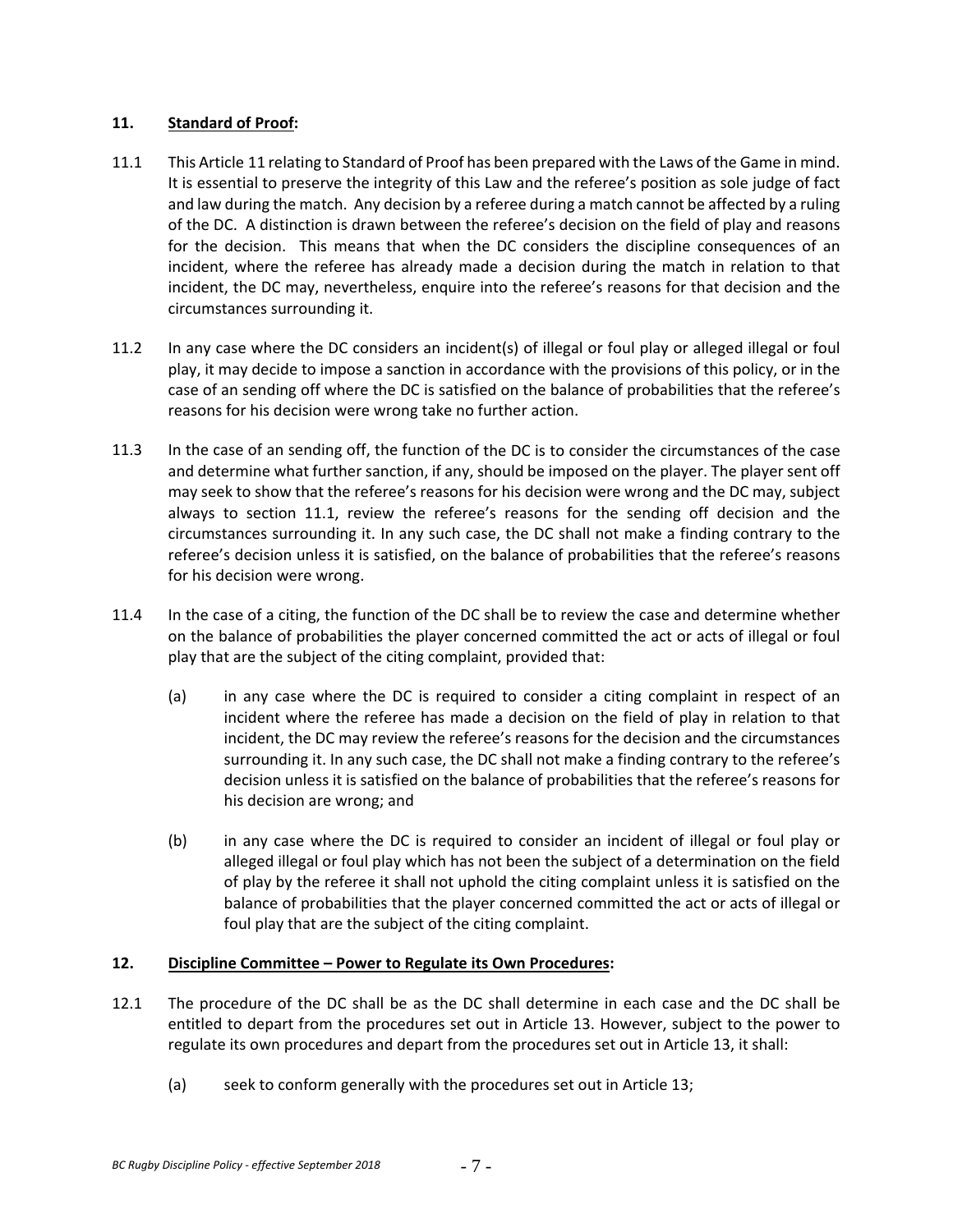- (b) ensure that a player subject to discipline proceedings has a reasonable opportunity to be heard and to present his case;
- (c) comply with the Standard of Proof provisions set out in Article 11; and
- (d) ensure that for citing complaints made by a member club, such club has a representative in attendance at the hearing, failing which the case will be dismissed.
- 12.2 In any case, the DC Chair, or delegate, may convene a pre‐hearing conference for the purposes of giving directions for the hearing and clarification of the procedures. Such conference may include any player sent off or cited or any club or their representative, match officials, and any other person or body whose participation is considered desirable.
- 12.3 The DC shall endeavour to ensure that discipline proceedings are heard in the presence of the club or player who is the subject of the proceedings, but nothing in this Policy, or otherwise, shall prevent a DC hearing and determining discipline proceedings in the absence of the club or player concerned where the club or player does not attend the hearing. In such circumstances, the DC may take written representations made by or on behalf of the club or player into account in making its decision.

# **13. Discipline Committee – General Procedures:**

- 13.1 A player who is required to attend a hearing by a DC shall be entitled to be represented at the hearing by an official of his club or other affiliated organization, or by legal counsel.
- 13.2 The referee of the match in which the player is sent off may be required by the DC to attend the hearing of the DC whether in person or via telephone conference or video link. Nothing in this Article 13 shall prevent the DC hearing and determining discipline proceedings in the absence of a match official.
- 13.3 In respect of cases involving the sending off of a player, the DC shall ensure that, prior to the hearing, the player sent off has been supplied with, and has had a sufficient opportunity to consider, the match official's, together with other evidence including (where available) video evidence. In respect of cases involving a citing complaint, the DC shall ensure that prior to the hearing, the player cited has been provided with and has had a sufficient opportunity to consider the information and reports of the incident.
- 13.4 The DC, subject to section 11.1, shall be entitled to receive such evidence and in such form as it thinks fit (including evidence in writing), notwithstanding the evidence may not be legally admissible and shall be entitled to attach such weight to that evidence as it sees fit.
- 13.5 Generally, the DC shall look to the best evidence available to the DC. This means that first‐hand accounts from persons present at the hearing as to their observations of the incident in question should be preferred. Hearsay evidence may be accepted. However, caution will be exercised before hearsay evidence is accepted in preference to first-hand evidence and generally less weight is likely to be given to hearsay evidence. Further, as a general rule, the DC should not permit the introduction of opinion evidence other than expert opinion evidence. Expert opinion evidence is only likely to be permitted when the evidence falls outside the everyday knowledge of members of the DC, for example, medical opinion.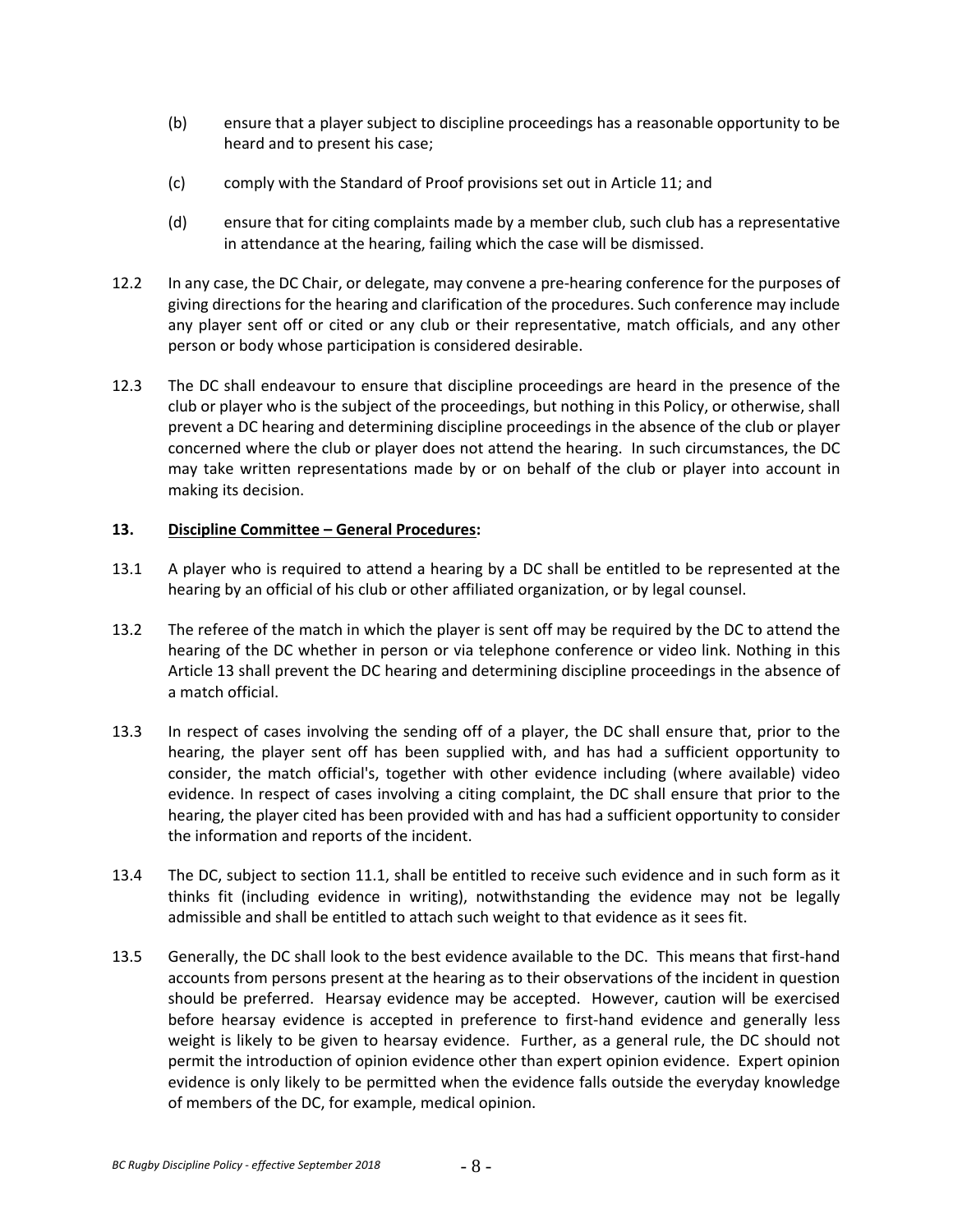- 13.6 The DC shall be entitled to determine whether witnesses that give evidence are able to remain in the room in which the hearing is being heard after their evidence has been given.
- 13.7 The DC may direct the attendance, in person or by telephone conference, at the meeting of any player sent off or cited, and any witness. Where such a direction is given by the DC it shall be the responsibility of the club, the player or person or witness concerned to ensure that it is complied with, notwithstanding any arrangements that may need to be made or altered. In any situation where a direction given by the DC is not complied with, the DC may refuse to allow the evidence of the club, player or person or witness to be given in any other form.
- 13.8 Where evidence is given before the DC there shall be no direct questioning of any witness, save by DC members, except as otherwise agreed by the DC. Questions may, however, be put to a witness through the DC Chair at the DC Chair's discretion.
- 13.9 The DC shall be entitled to call on experts to provide specialist advice, including legal advice.
- 13.10 Unless it otherwise directs, the procedure of the DC at a hearing will be as follows:
	- (a) the DC Chair will explain the procedure to be followed;
	- (b) for cases involving sending off, the referee's report and, where applicable, the Assistant referee's report will be read;
	- (c) the player will be asked to confirm if he admits that he has committed an act or acts of illegal or foul play;
	- (d) evidence from the sent off player, if he elects to give evidence, and from any witnesses to be called will be heard;
	- (e) final submissions will be heard; and
	- (f) a similar procedure subject to such modification as the DC deems appropriate may be adopted at the discretion of the DC with regard to cases involving citing however, the player will be asked to confirm if he admits that he has committed an act or acts of illegal or foul play.
- 13.11 For citing complaints, the club citing the player must have a representative in attendance at the hearing to present the basis of the citing complaint and evidence in support.
- 13.12 The player subject to the proceedings may admit the offence at any time in which case the DC should proceed immediately to hear submissions as to the sanction (if any) to be imposed.
- 13.13 The DC deliberations on its decision shall take place in private. A decision of a DC shall be valid if taken by at least a simple majority of the Members of the DC of those eligible to participate. No Member of a DC may abstain from any decision subject to application of the conflict rules. Where a DC has an even number of Members and the Members of such DC are unable to come to a unanimous or majority decision, then the DC Chair shall have a casting vote.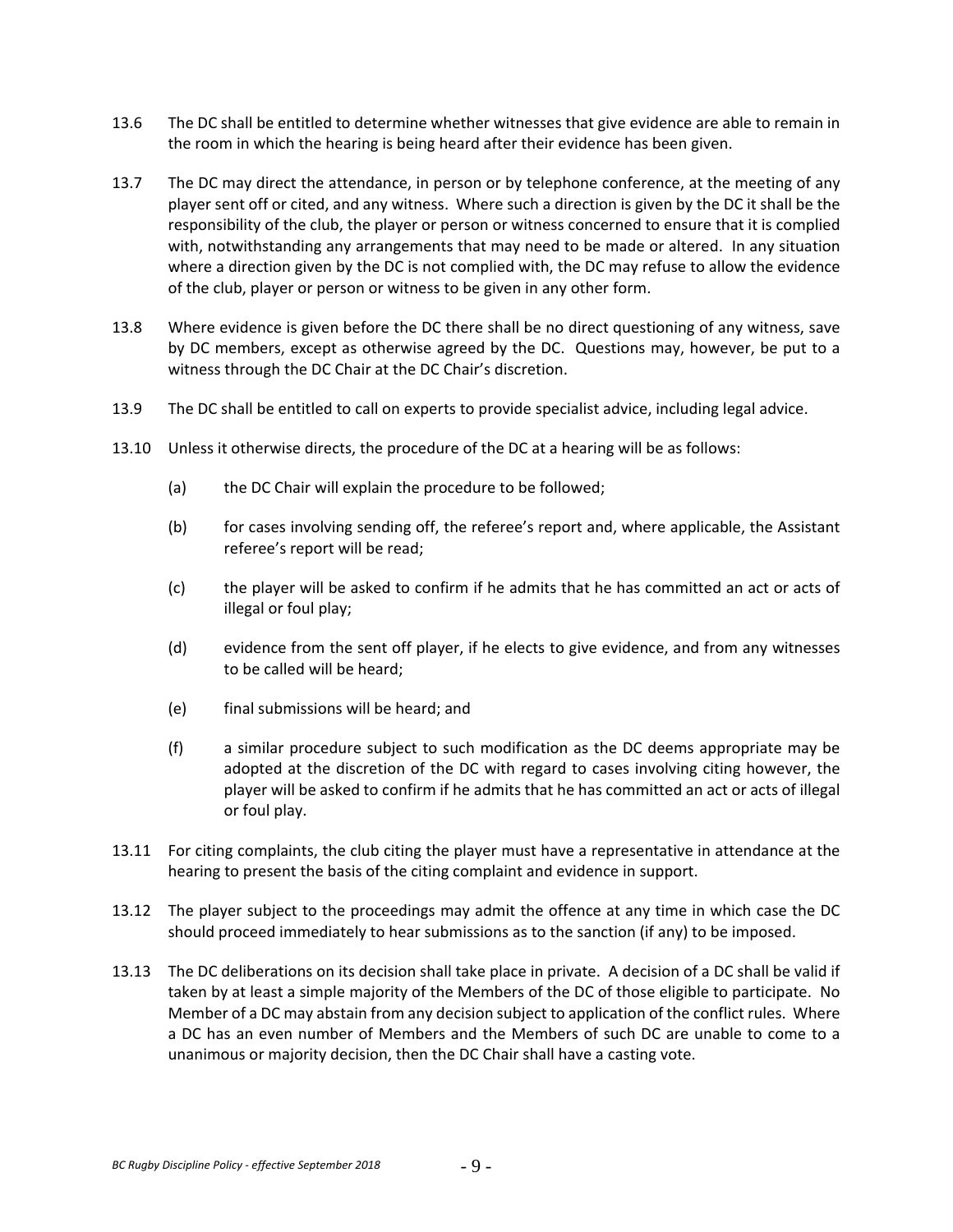- 13.14 Subject always to Article 11, the DC shall, in the first instance, determine, its factual findings. Thereafter, as appropriate, it will reconvene and hear and consider evidence and submissions in relation to sanctions.
- 13.15 The DC Chair shall, as he or she considers appropriate, be entitled to deal with any investigatory matters or procedural matters relating to a hearing.
- 13.16 The DC shall have power to postpone or adjourn a hearing at which discipline proceedings are to be heard.

## **14. Sanctions:**

- 14.1 When imposing sanctions, the DC shall refer to World Rugby's recommended penalties for illegal or foul play in Regulation 17, with the exception that, in most cases, the World Rugby period of time shall be converted to matches. This conversion reflects the variety of matches played over a fixed time period in the various competitions of the BC Rugby and the nature of our year-round season of league and tournament play. For age-grade players, the DC will follow World Rugby's sanction variations for underage players (Regulation 17, Appendix 3).
- 14.2 As a general rule in reference to the World Rugby recommended sanctions, a suspension of one match is generally deemed equivalent to a period of seven days in the World Rugby Recommended Sanctions, as that is the average number of days between matches for most teams in most competitions in British Columbia; however, this general interpretation rule is not intended to effectively reduce suspensions when a suspended player's club has no matches during the suspension period.
- 14.3 A suspension from any union or sub-union makes an individual player ineligible to play rugby in any other jurisdiction until such time as the player has completed the sanction imposed by the first jurisdiction.
- 14.4 The DC shall undertake an assessment of the seriousness of the player's conduct, which constitutes the offending and categorize the offence as being at the lower end, mid-range or top end of the scale of seriousness, in order to identify the appropriate entry point for consideration of a particular incident(s), having specific regard to the recommendations of World Rugby. Such assessment of the seriousness of the player's conduct shall be determined by reference to the following features of offending:
	- (a) the offending was intentional, that is, committed intentionally or deliberately;
	- (b) the offending was reckless, that is the player knew (or should have known) there was a risk of committing an act of illegal or foul play;
	- (c) the gravity of the player's actions in relation to the offence:
		- (i) nature of actions, manner in which offence committed including part of body used i.e. fist, elbow, knee or boot; and
		- (ii) the existence of provocation and whether the player acted in retaliation or self‐ defence;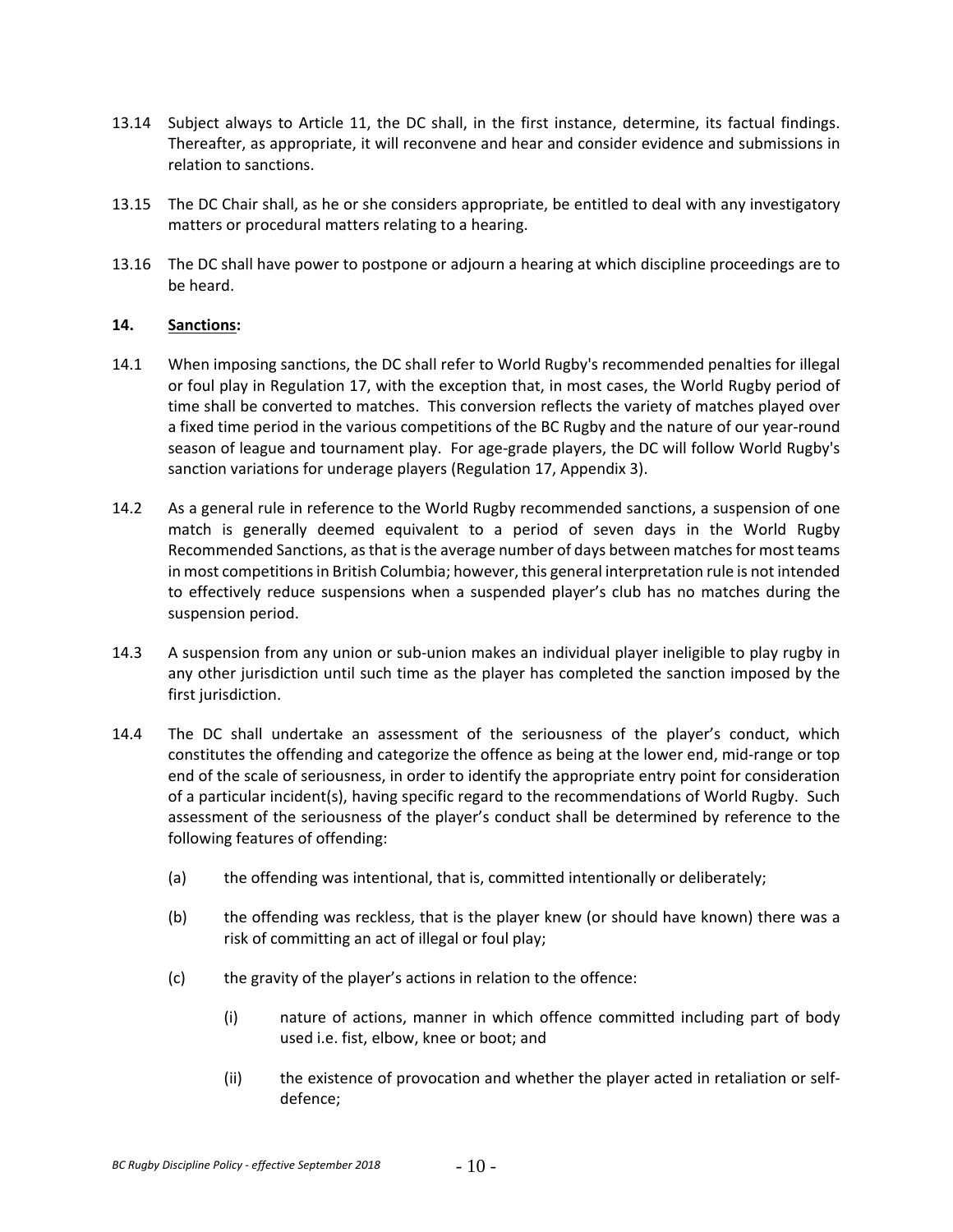- (d) the effect of the offending player's actions on the victim (i.e. extent of injury, removal of player from match);
- (e) the effect of offending player's actions on the match;
- (f) the vulnerability of victim player including part of victim's body involved or affected, position of player, ability to defend himself;
- (g) the level of participation in the offending and level of premeditation;
- (h) whether the conduct of the offending player was completed or amounted to an attempt; and
- (i) any other feature of the player's conduct which constitutes the offending.
- 14.5 Having identified the applicable entry point for consideration of a particular incident, the DC shall identify all relevant off‐field aggravating factors and determine what additional period of suspension, if any, above the applicable entry point for the offence should apply to the case in question. Off-field aggravating factors include the following:
	- (a) an absence or lack of remorse or contrition on the part of the offending player;
	- (b) the player's status as an offender of the Laws of the Game;
	- (c) the need for a deterrent to combat a pattern of offending; and
	- (d) any other off‐field aggravating factor that the DC considers relevant and appropriate.
- 14.6 Thereafter, the DC shall identify all relevant off-field mitigating factors and determine if there are grounds for reducing the period of suspension, if any. Off-field mitigating factors include the following:
	- (a) the presence and timing of an acknowledgement of culpability by the offending player;
	- (b) a good record or good character;
	- (c) the age and experience of the player;
	- (d) the player's conduct prior to and at the hearing;
	- (e) remorse for the player's actions and the victim player; and
	- (f) any other off‐field mitigating factor that the DC considers relevant and appropriate.
- 14.7 In cases involving offending that has been classified pursuant to section 14.4 as lower-end offending, where there are compelling off‐field mitigating features and a complete absence of off‐ field aggravating features, the DC may apply sanctions less than the World Rugby lower-end entry sanctions and, in this respect only, the World Rugby lower-end sanctions are not minimum sanctions.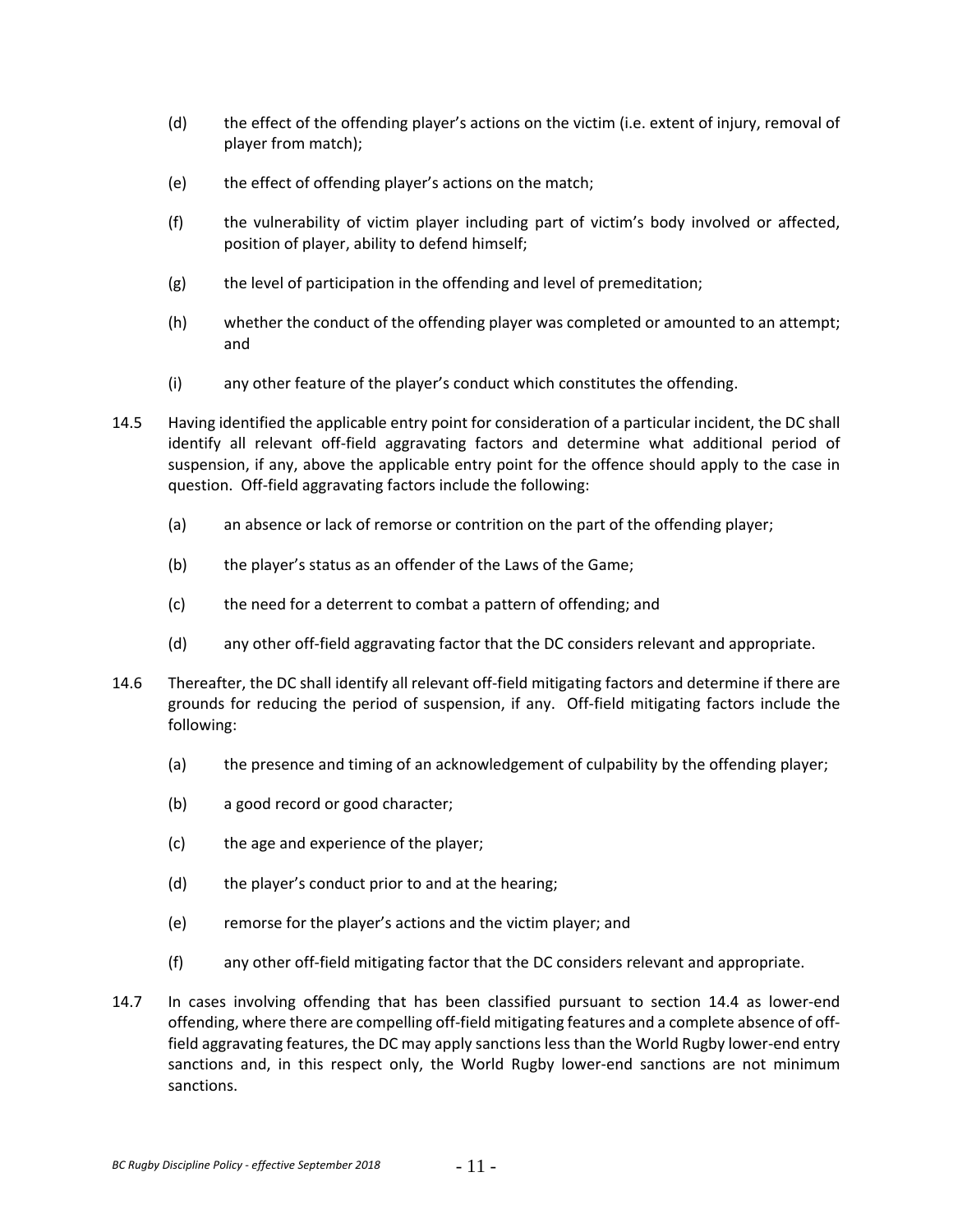- 14.8 In cases of multiple offending, the DC may impose sanctions to run either on a concurrent or a consecutive basis provided that the total sanction is in all the circumstances proportionate to the level of the overall offending.
- 14.9 In addition to any sanction imposed by the DC by reference to the World Rugby recommended sanctions, the DC may impose a term of probation of between six and 36 months during which the player may be subject to harsher sanctions in relation to any new incidents requiring review by the DC.
- 14.10 The DC may also, in appropriate circumstances, require, as part of a sanction imposed upon a player or a Coach, that the player or Coach attend and satisfactorily complete one or more (referee or coaching) development courses or one or more referee or coaching assignments.
- 14.11 In any case, where a player has, in addition to the player's current offence, been previously suspended by the DC at any time when the player is under a probation sanction, the DC shall take into account the player's previous offence and suspension in imposing any penalty on that player.
- 14.12 By default, unless the DC expressly determines otherwise, any offence while a player is subject to a probation sanction shall result in an automatic doubling of the penalty for the second offence.
- 14.13 The DC shall, upon request of a player who has appeared at a discipline hearing, provide written reasons for its decisions which specify the reasoning for their findings, including the finding on culpability, how the DC has categorized the seriousness of the offence by reference to the standard described in section 14.4, how the DC applied aggravating and mitigating factors and concluding with the sanction, if any, imposed.
- 14.14 The DC may, when considering a sanction, if any is to be imposed on a player who has been deemed to have been sent off under section 6.5, reset the yellow card count for that player at 0, 1 or 2 depending on the circumstances which gave rise to the yellow cards previously received by the player and whether the player was under a probation sanction when any of such yellow cards were received.
- 14.15 With respect to yellow cards, Addendum 2 applies to amend the provisions in this Policy. To the extent of any conflict between the provisions of this Policy and the provisions of Addendum 2, the provisions of Addendum 2 shall prevail.

## **15. Traveling and Off‐Field Infractions:**

- 15.1 Upon the receipt of a written complaint from a public carrier, hotel, or restaurant or any other similar business, institution or organization with respect to misconduct by BC Rugby members, the DC may require the cited member's club to post a bond of up to \$1,000 subject to a full hearing into the matter.
- 15.2 The DC will determine, based on the evidence presented, the appropriate course of action to follow as a result of an investigation into this matter.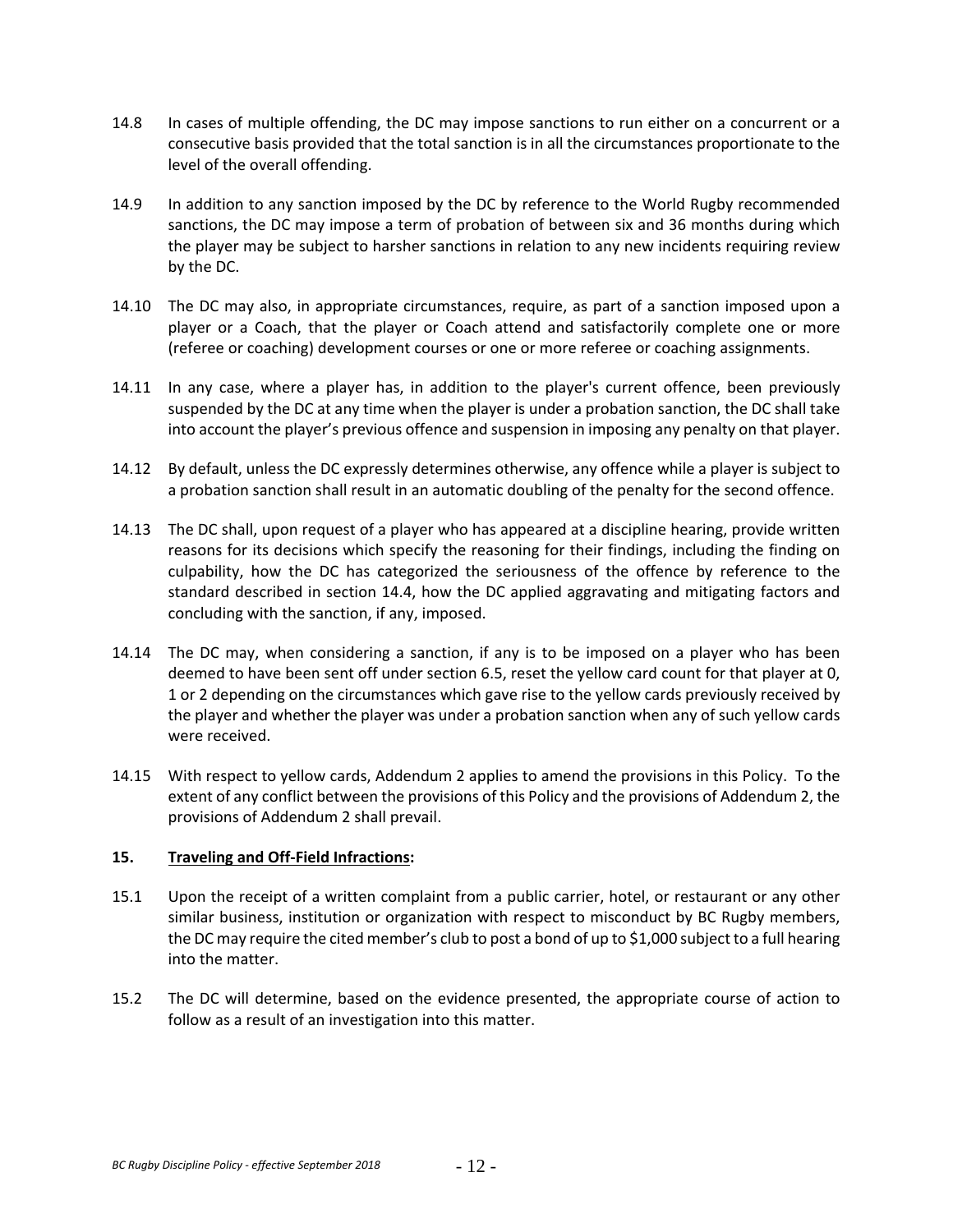### **16. Misconduct:**

- 16.1 Clubs are responsible and accountable for the conduct of their players, officials and all persons under their jurisdiction (which shall include Club supporters, whether or not such supporters are Club members), Clubs, players and persons must conduct themselvesin a disciplined and sporting manner and ensure that they do not commit an act or acts or misconduct.
- 16.2 For the purposes of this Article 16, misconduct shall mean any conduct, behaviour or practices on or off the playing enclosure in connection with a match or tournament (excluding foul play during a match) that is unsporting or unruly or ill-disciplined or that brings or has the potential to bring the game, or BC Rugby into disrepute.
- 16.2 It is not possible to provide a definitive and exhaustive list of the types of conduct, behaviour, statements or practices that may amount to misconduct. By way of illustration, each of the following types of conduct is an example of misconduct:
	- (a) acts of violence or intimidation within the venue in which the match is being played including (without limitation) the tunnel, changing rooms or warm‐up areas;
	- (b) acting in an abusive, insulting, intimidating or offensive manner towards match officials or any person associated with the clubs participating in the match or spectators;
	- (c) acts or statements that are or conduct that is discriminatory by reason of religion, race, sex, colour or national or ethnic origin;
	- (d) seeking or accepting any bribe or other benefit to fix a match or to achieve a contrived outcome to a match or to otherwise influence improperly the outcome of any dimension of aspect of any match;
	- (e) entering into any wager, bet or form of financial speculation, directly or indirectly as to the result of any other dimension or aspect of any match in which the person is directly or indirectly involved or connected with;
	- (f) providing inaccurate or misleading information about previous discipline record in any proceedings under this Article or other discipline proceedings or misleading information concerning the player's future playing intentions;
	- (g) any other breach of the Code;
	- (h) comments or conduct in connection with current or anticipated discipline proceedings or match officiating (or any aspect thereof), which may be prejudicial to or impact on current or anticipated discipline proceedings or which are prejudicial to the interests of the match or any person.
- 16.3 Where the DC is made aware of an act of misconduct, the DC shall take such investigative steps as it deems appropriate to determine the particulars of the alleged incident including holding a hearing in respect of the incident in which case Article 8 of this Policy shall apply, *mutatis mutandis.*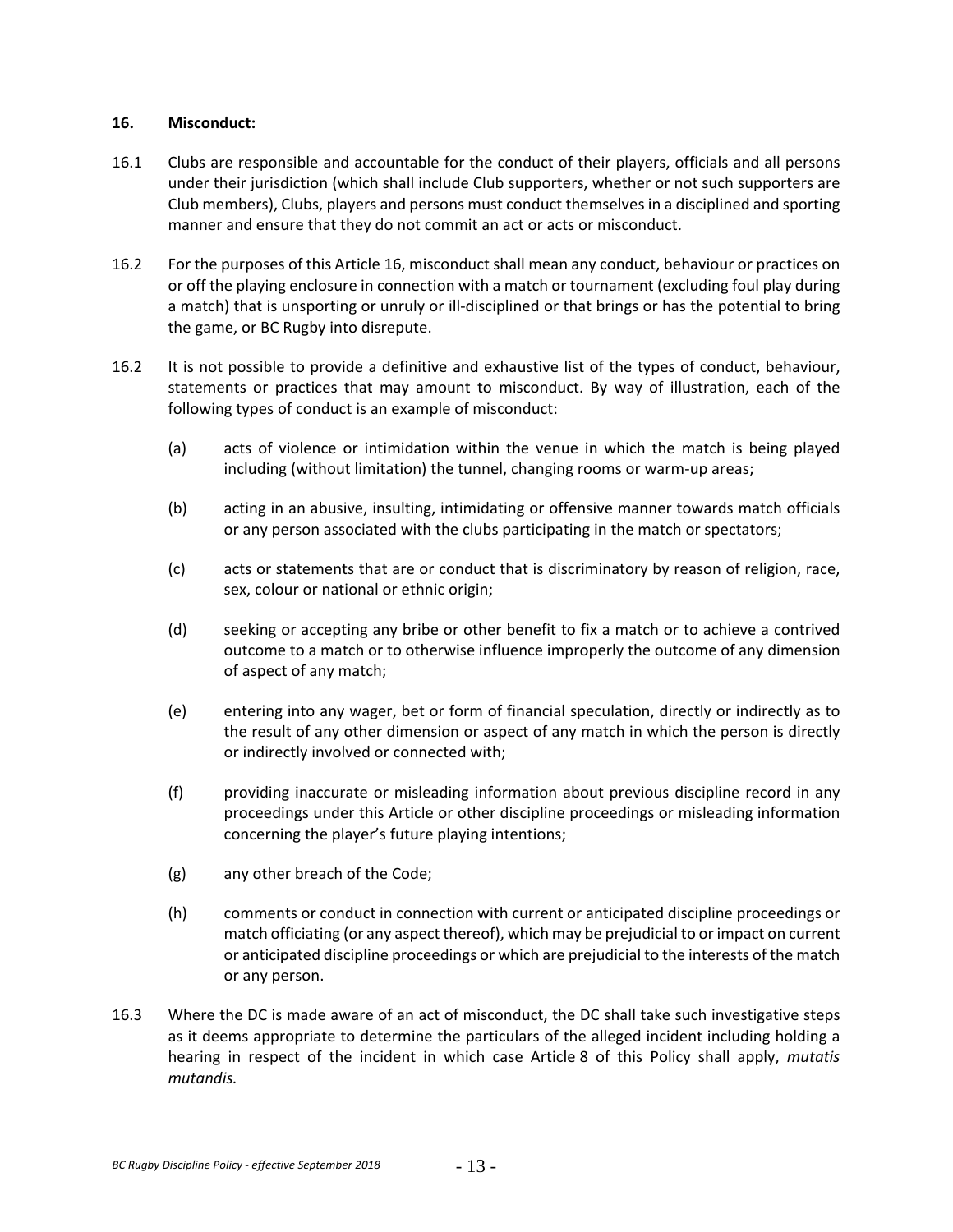16.4 The DC shall consider sanctions for misconduct in accordance with World Rugby Regulation 20.10.

# **17. Public Notice of Discipline Hearing Findings:**

- 17.1 The BC Rugby Office will circulate DC minutes to DC members.
- 17.2 The BC Rugby Office is to maintain a database with respect to all discipline cases reported to the DC.
- 17.3 The record of all discipline cases shall remain in the database for at least 24 months period.
- 17.4 BC Rugby will post all DC discipline hearing results on the BC Rugby website.

# **18. Appeals:**

18.1 An appeal of an order of the DC shall be heard by a BC Rugby Appeals & Complaints Committee in accordance with the BC Rugby Appeal Policy.

# **19. Post‐Hearing Procedures:**

- 19.1 The decision of the DC shall be advised to applicable parties, as soon as practicable after the conclusion of the hearing and shall be binding on notification to the player or his representative, if any. Where it considers it appropriate, the DC may deliver a short oral decision at the conclusion of the hearing.
- 19.2 Relevant parties heard by the DC shall be entitled to a copy of any written decision of the DC which shall, where practicable, be sent to them by the host club within 48 hours after it is available.
- 19.3 In any case where a player is adversely affected by a decision of the DC, he shall be advised by the DC of the circumstances in which he may appeal to the BC Rugby Appeals & Complaints Committee. Such advice shall, ordinarily, be included in the DC's written decision, if any, and advised at the conclusion of the hearing if an oral decision is given.
- 19.4 The hearing by the DC (save for private deliberations) shall, ordinarily, be fully audio recorded. The record of the proceedings, and all papers associated with the proceedings, shall be held by the DC which shall make the same available if required. Copies of the record shall be made available at reasonable cost only on appeal of the decision of the DC. An appeal of a decision of the DC shall be undertaken in accordance with the BC Rugby Appeal Policy.

## **20. Playing While Under Suspension:**

- 20.1 A player sent off or deemed to have been sent off by the DC under section 8.12 may not take part or be selected for any further match until his case has been dealt with by a DC.
- 20.2 Without in any way limiting the effect of section 20.1, a player that is subject to an sending off (or as may be applicable subject to a misconduct complaint) is not entitled to play in any International match or match forming part of an International Tournament or International Tour until his case has been finally resolved.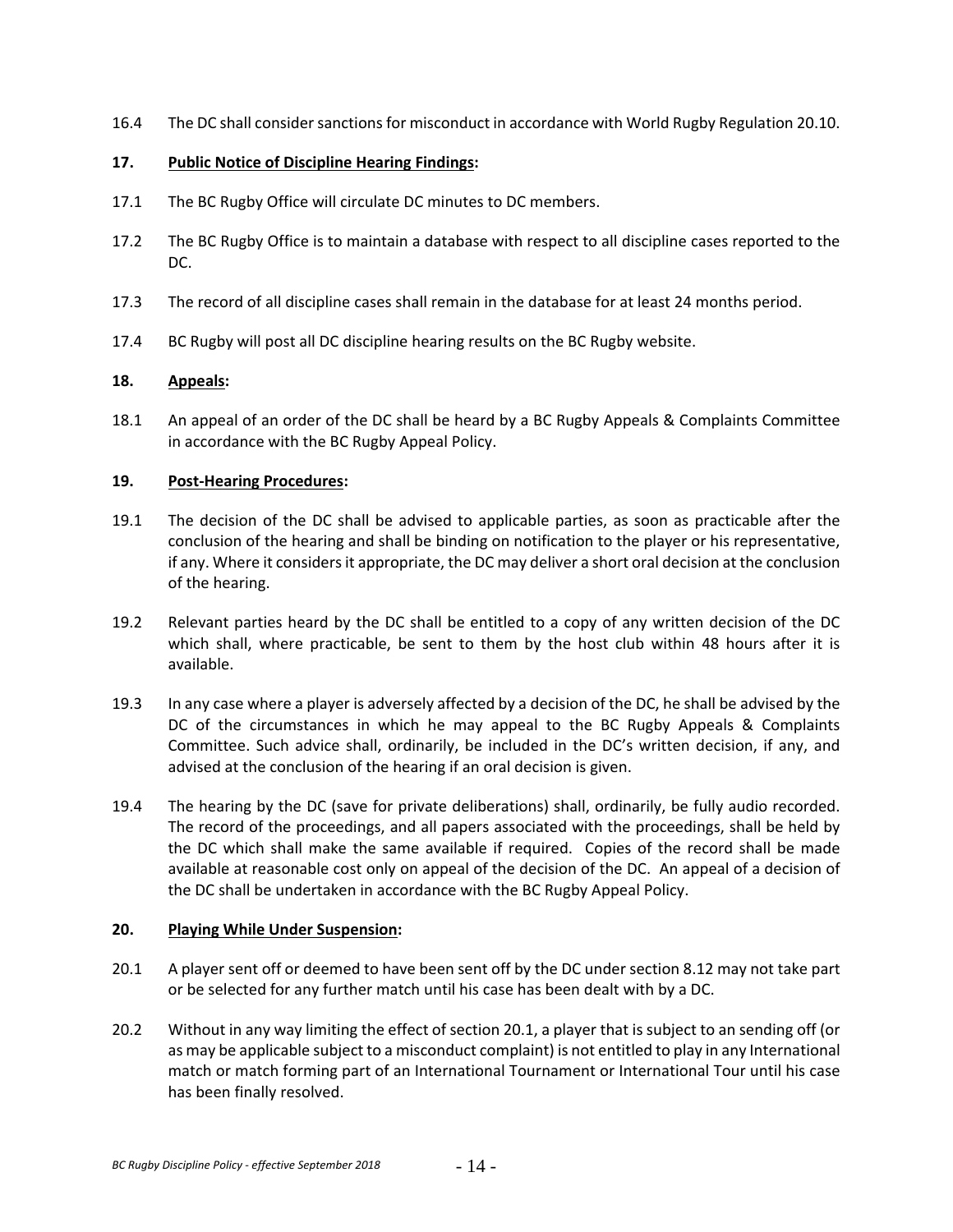- 20.3 A suspended person or player who elects to appeal may not take part or be selected for any further match until a decision with respect to the appeal has been issued.
- 20.4 BC Rugby will not tolerate members playing while under suspension.
- 20.5 If a player is found to be playing while under suspension, the issue will be dealt with at the next regular meeting of the DC.
- 20.6 The DC will determine, based on the evidence presented, the best course of action to follow with respect to imposing additional penalties upon the player and the player's team or club.
- 20.7 The DC may make a recommendation to the Competition Committee to sanction a particular team or club who has played a match with a suspended player.

#### **21. Definition of a match for Purposes of Discipline:**

- 21.1 A match is defined as a league, exhibition, representative match or a tournament at the same divisional level, or above, in which the offence occurred.
- 21.2 An player ejected from a Premier match may not count a lower division or league match as part of the player'ssanction but may count an exhibition match, a representative fixture, a tournament or provincial or regional competition as part of the match count for the player's suspension in accordance with section 21.4.
- 21.3 A suspended player may use a defaulted match as a part of the match count for the player's suspension if the player was not a member of the defaulting team and in accordance with section 21.4.
- 21.4 An exhibition match, a representative match, a tournament, provincial or regional competition or a defaulted match may only be counted towards a suspension if the player or the player's club requests in writing to the DC Chair to count these competitions as part of the suspension and the DC Chair provides written confirmation of its approval of the request application.
- 21.5 Generally, a sevens tournament will be treated as being equivalent to one divisional or league match.
- 21.6 The DC Chair has the final discretion to determine what constitutes a match for the purpose of a sanction.

## **22. Sevens Tournaments:**

- 22.1 Subject to the exceptions noted below, the provisions of this Policy shall apply *mutatis mutandis* to matches played, and any incidents arising from, a sevens tournament.
- 22.2 The sponsors of each sevens tournament shall arrange for one or more discipline officers (a "**Tournament Discipline Officer**") to be appointed to deal with any discipline issues arising during the tournament.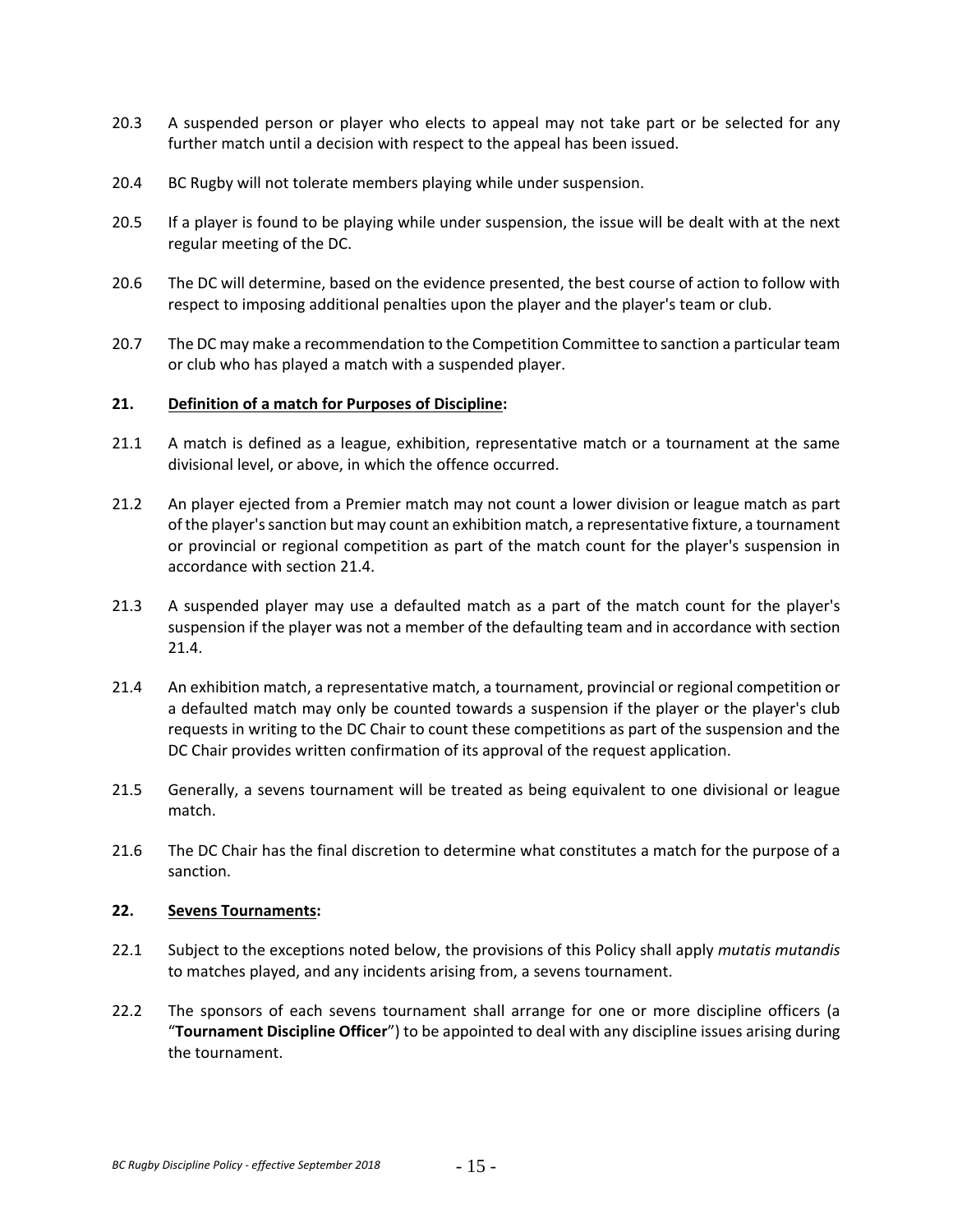- 22.3 No person shall be entitled to act as a Tournament Discipline Officer unless his or her appointment as such has been approved by the DC.
- 22.4 A duly appointed Tournament Discipline Officer shall deal with discipline issues arising during the pertinent tournament and, when doing so, shall apply the provisions of this Policy.
- 22.5 A Tournament Discipline Officer will file within 48 hours of the tournament's completion a sevens tournament discipline report (in accordance with the form established from time to time by BC Rugby), which sets out the following:
	- (a) a discipline hearing summary for each red card issued during the tournament, such summary to include:
		- (i) name of player receiving red card;
		- (ii) nature of the incident giving rise to the issuance of the red card;
		- (iii) resolution of the Tournament Discipline Officer regarding the sanction to be imposed; and
		- (iv) any additional observations of the Tournament Discipline Officer regarding the incident or hearing that should be considered by the DC; and
	- (b) a summary of any issue arising during the tournament, whether within the playing enclosure or external thereto, which the Tournament Discipline Officer believes merits consideration by the DC.
- 22.6 The DC shall maintain a record of all red cards issued during the Summer Seven Aside tournament schedule.
- 22.7 The DC shall review each tournament discipline summary and determine what, if any, additional action is required.
- 22.8 The DC shall have the power to compel players who receive multiple red cards during the sevens tournament season to attend a hearing before the DC. The provisions of this Policy shall apply to such hearing.
- 22.9 A player who receives a red card while participating in a Summer Seven Aside tournament shall not be eligible to play in any subsequent match until the player has appeared before the pertinent Tournament Discipline Officer or the DC.
- 22.10 A Tournament Discipline Officer will not, and does have the authority to, impose a sanction on a player that extends beyond the end of the Tournament Discipline Officer's tournament.

## **23. Additional Provisions:**

23.1 In all proceedings heard by the DC, match officials may only give evidence of fact, not opinion, unless an opinion is expressly sought by the DC.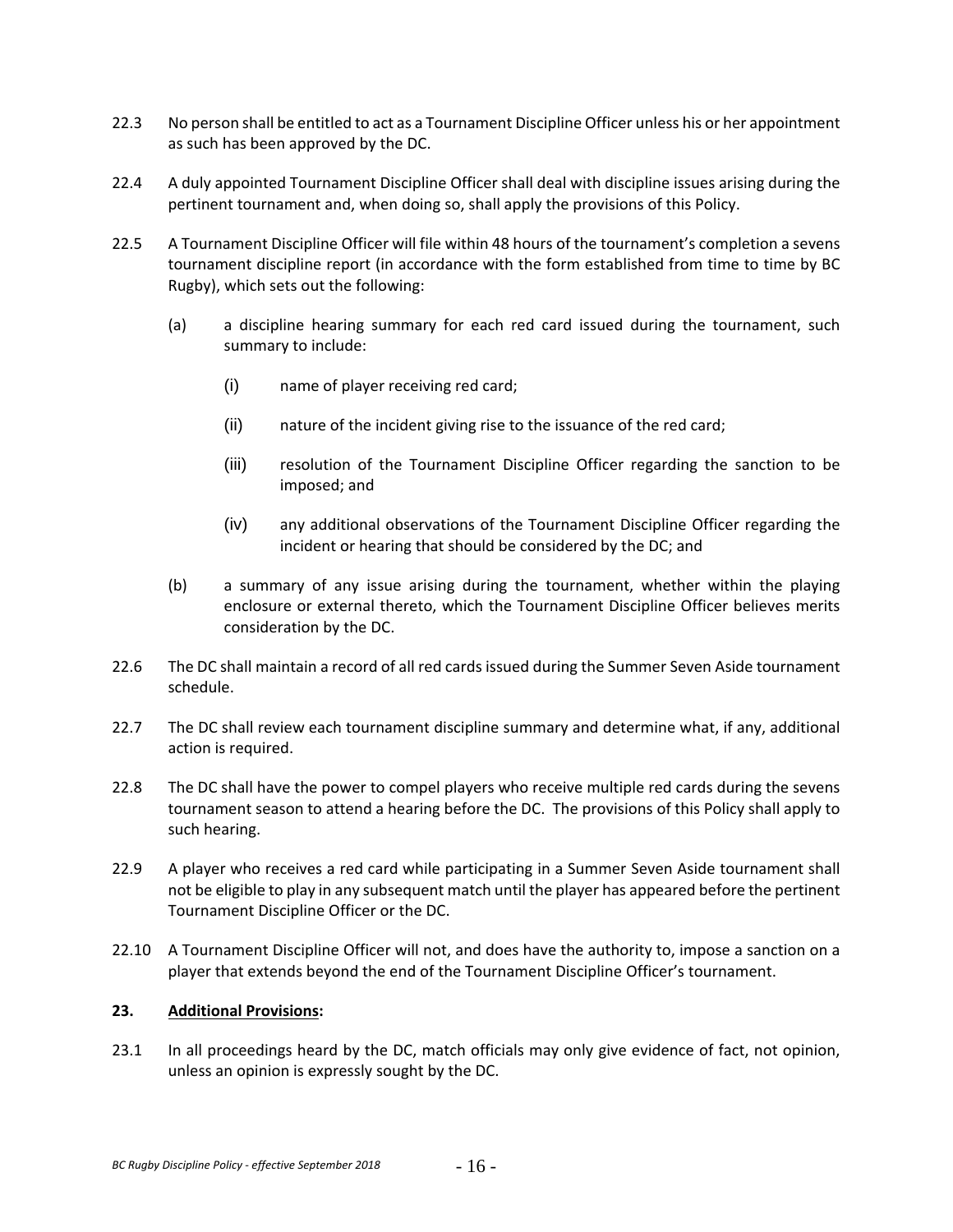- 23.2 The standard of proof on all questions to be determined by the DC shall be the balance of probabilities.
- 23.3 Procedures or proceedings under this Article 23 or any decision of a DC shall not be quashed or held invalid by reason only of any defect, irregularity, omission or other technicality unless such defect, irregularity, omission or technicality raises a material doubt as to the reliability of the findings or decisions of a DC results in a miscarriage of justice.
- 23.4 Hearings by the DC shall be held in private.
- 23.5 Where discipline proceedings, however arising, are taken against more than one player as a result of incidents occurring in a match, such proceedings may be heard by a DC at the same time, provided there is no prejudice to any person against whom the discipline proceedings are taken.
- 23.6 No member of the DC should comment to the media on a decision of the DC but the DC Chair may release a copy of that decision to the media if it is available; or if a full written decision is not available, release to the media a brief resume of that decision.
- 23.7 In respect of any matter not provided for in this Article 23 the DC shall take a decision according to general principles of natural justice and fairness.
- 23.8 The DC, prior to a hearing or at any stage during a hearing, may amend the offence for which the player or person has been sent off or cited unless, having regard to the circumstances of the case, such amendment cannot be made without causing injustice.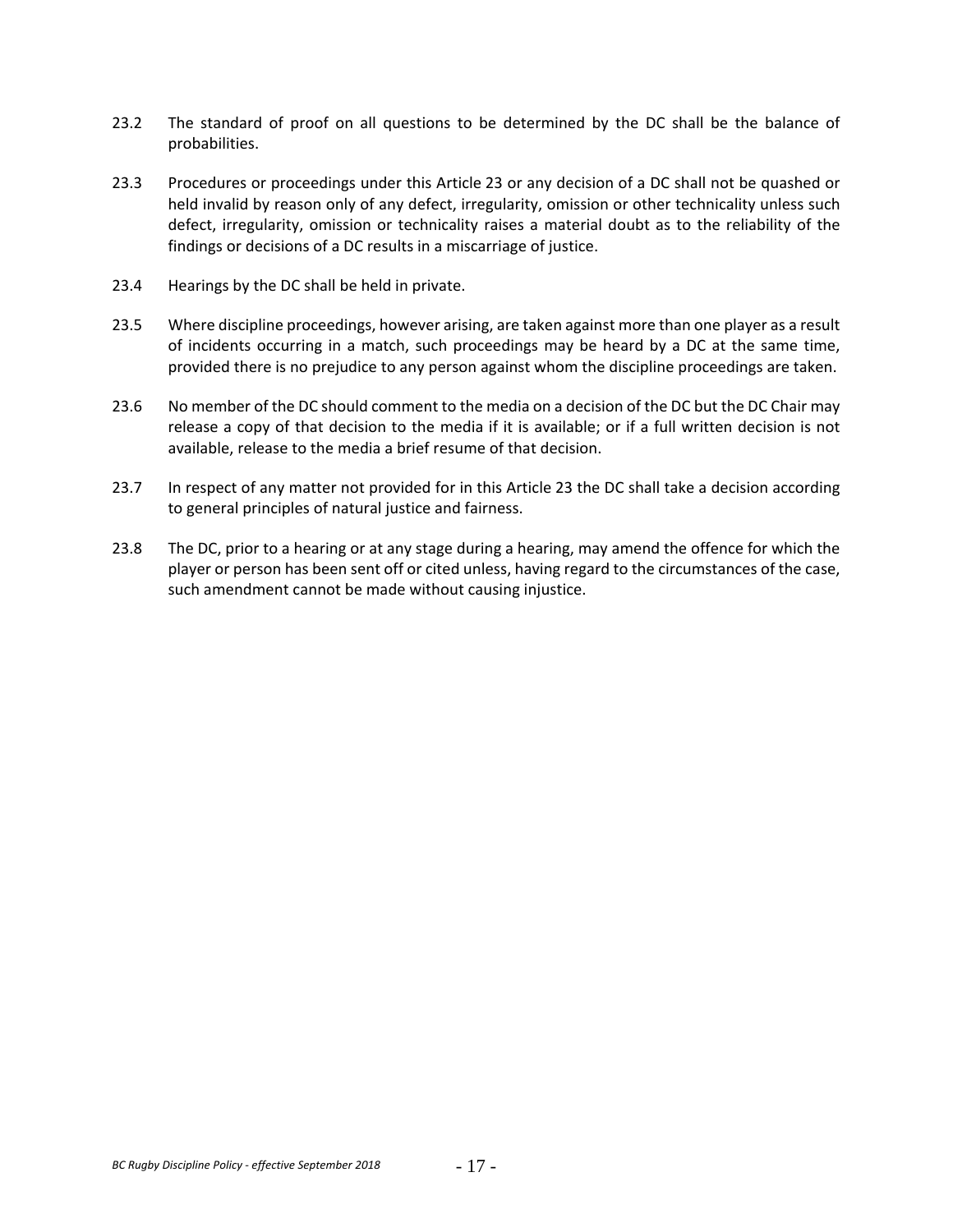# **ADDENDUM 1 MODIFIED CITING POLICY**

### **BC Rugby Citing Addendum**

#### **Purpose**

The purpose of this policy is to outline the process that Member Clubs must follow to pursue disciplinary action with respect to an incident that the Club believes to be worthy of a sending off during a match in a BC Rugby sanctioned league match or tournament.

#### **Rationale**

The Discipline Committee (DC) is charged with ruling on many sending off incidents throughout BC Rugby sanctioned leagues & tournaments. In the age of video evidence, it is becoming increasingly difficult for the DC to keep up with increasing demands of hearing cases. A Citing process will act to ensure that the DC only hears cases where a sending off should have occurred according to the opinion of a Citing Representative.

A Citing process in turn allows the DC to focus its time and energy on making informed decisions pertaining to acts of foul play. The decrease in total hearings will allow for more accurate precedents in the wake of decisions delivered by the DC.

#### **Definitions**

"**Citing**" means a request by a Member Club to have the DC formally review an incident believed to be worthy of a sending off. In addition, where the Citing Incident involves a player making physical contact with a match official, the request may be submitted by a match official or the referees' society.

"**Citing Incident**" means an alleged act of foul play occurring during a match that contravenes the Laws of the Game established by World Rugby.

"**Citing Report**" means a written report with respect to a Citing Incident that includes the following:

- declaration of intent to cite,
- a description of the incident,
- the law(s) alleged to have been offended,
- the date and time of the match, the minute of play and half when the incident occurred,
- a video clip or timestamp identifying when the incident can be seen on video, and
- any other relevant information pertaining to the incident, including description of any injury suffered or a third person account.

"**Citing Representative**" means a person appointed by the DC to review a cited act of foul play and to determine whether a sending off would have been warranted in the circumstances of the cited act of foul play. A Citing Representative will be appointed for a one‐year term, commencing September 1 and ending August 31 of the following calendar year.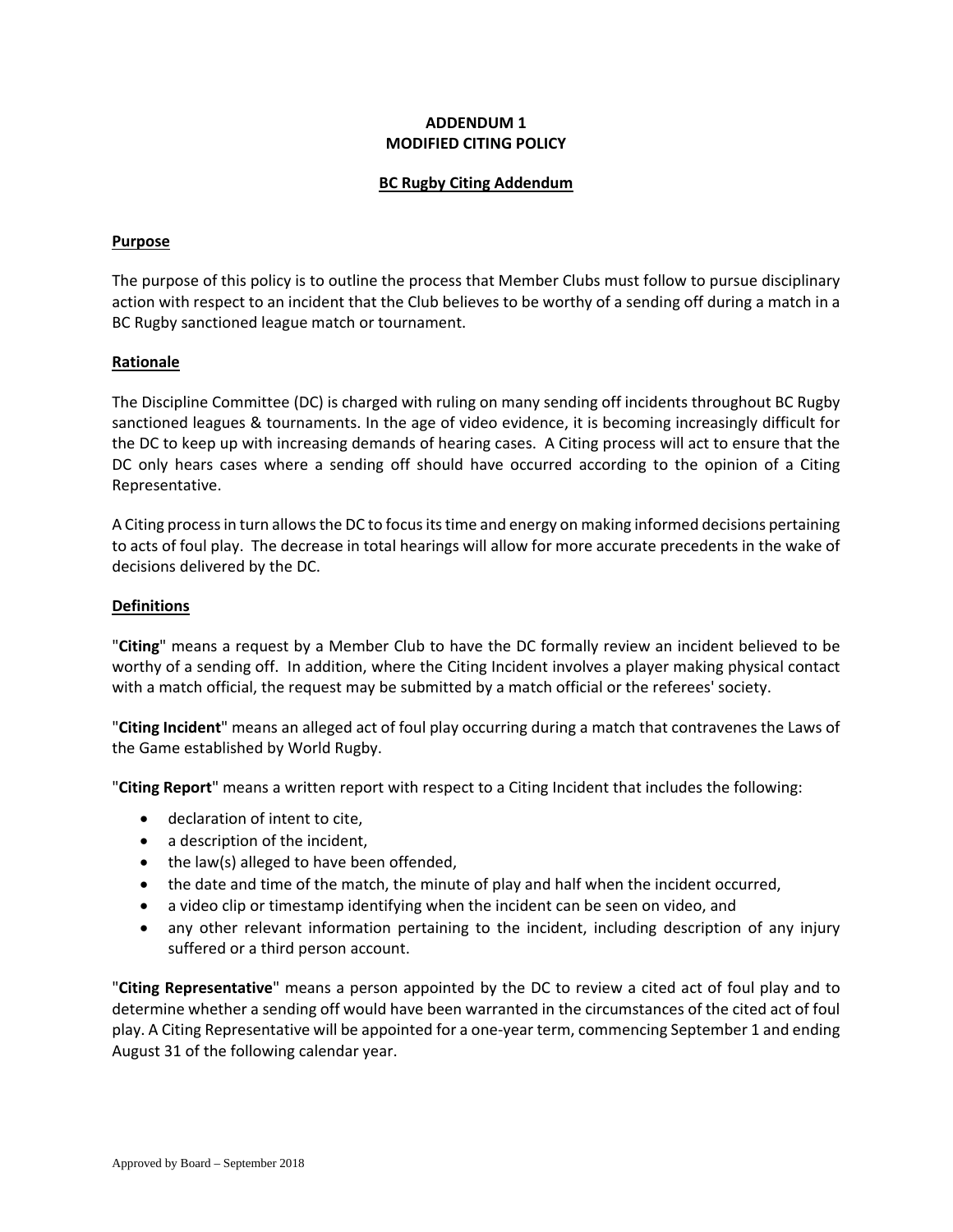"**Member Clubs**" any registered society or other registered non‐profit organization whose primary purpose is the delivery of rugby-related programs, or a post-secondary institution that delivers rugbyrelated programs.

"**Sending Off**" means a sanction where a player can take no further part in a match.

# **Process**

# 1) Competitions where the Citing process is available

The availability of Citing must be equally applied throughout a competition. Citing under this Addendum will apply only for BC Rugby Divisions & Tournaments where video footage is required to be made for the entirety of that division or tournament. Citing does not replace decisions by match officials and cannot be applied without video evidence.

# 2) Establishing the intent to cite

Any Member Club wishing to cite an act of foul play occurring during a match in a BC Rugby sanctioned league match or tournament must produce a Citing Report and send it to BC Rugby's Officials Development Officer within 5 days from the conclusion of the match or tournament during which the Citing Incident occurred.

# 3) Administrative review of documents

The Citing Report must be sent to BC Rugby's Officials Development Officer, Chris Assmus, by e‐mail to cassmus@bcrugby.com within 5 days of the incident referred to in the Citing Report.

# 4) Submission of citing to Citing Representative

The Officials Development Officer will promptly confirm receipt of the Citing Report to Member Club and forward the Citing Report to a Citing Representative.

# 5) Review of citing

The Citing Representative will review the Citing Report and determine whether in his opinion the Citing Incident should have warranted a Sending Off. The Citing Representative may seek additional information from the Member Club, the match officials or from any other person as determined by the Citing Representative. After a decision is made by the Citing Representative, the Officials Development Officer will communicate the decision to the Member Club who submitted the Citing Report.

# 6) Submission to Discipline Committee

If the Citing Representative determines in his opinion that the Citing Incident should have warranted a Sending Off, then the Officials Development Officer will provide the Citing Report, the Citing Representative's decision, and any other relevant information to the DC to arrange a player hearing in accordance with the Discipline Policy.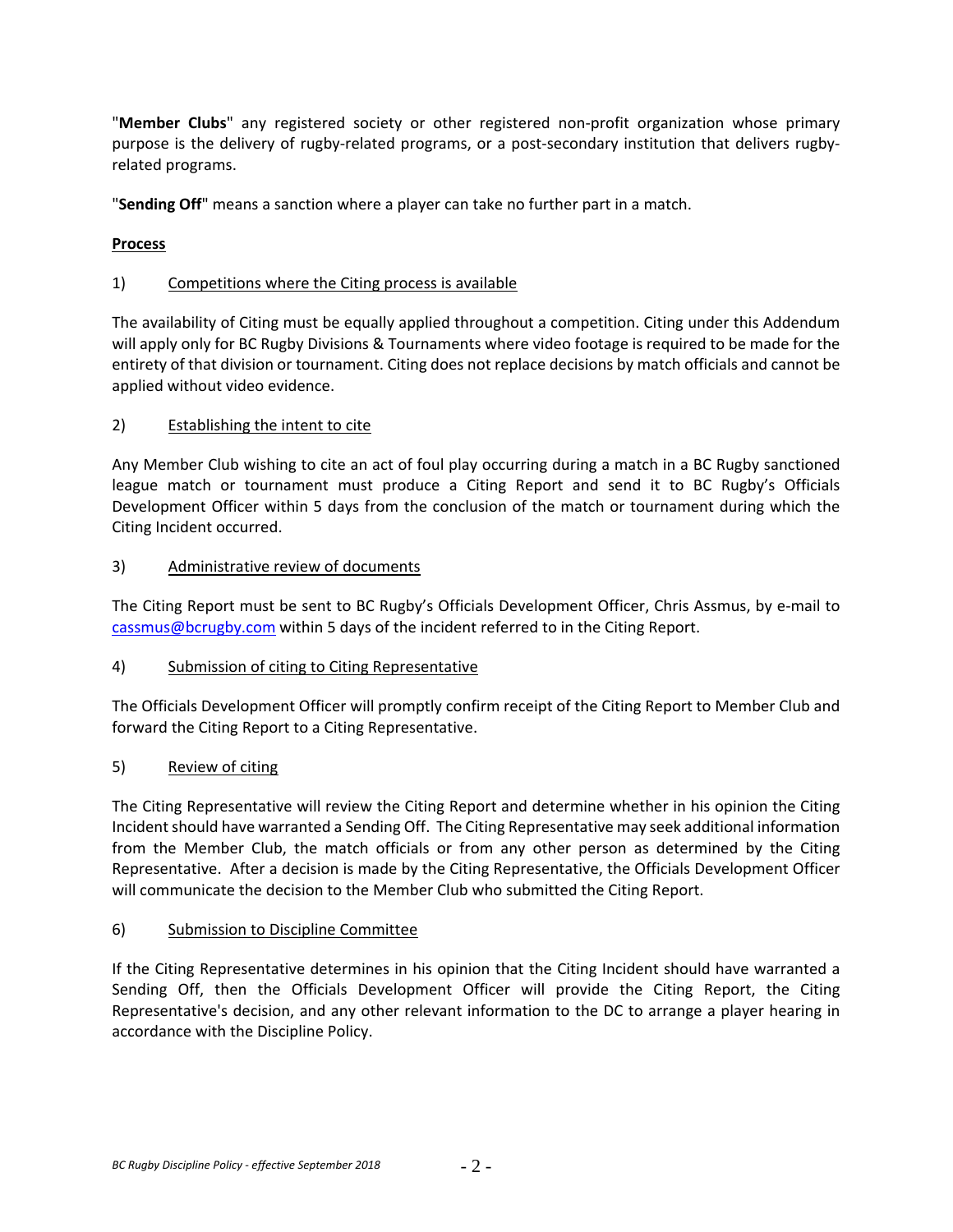# 7) No suspension until a Discipline Committee Hearing

A player who is the subject of a Citing Report will not be suspended pending the completion of a hearing for a Citing Incident unless the DC determines that the player has unduly delayed the completion of the hearing.

# 8) No Appeal

A decision by a Citing Representative is final and cannot be appealed. The DC shall not make a finding contrary to the determination made by the Citing Representative unless the DC is satisfied, on the balance of probabilities, that the Citing Representative's decision is incorrect.